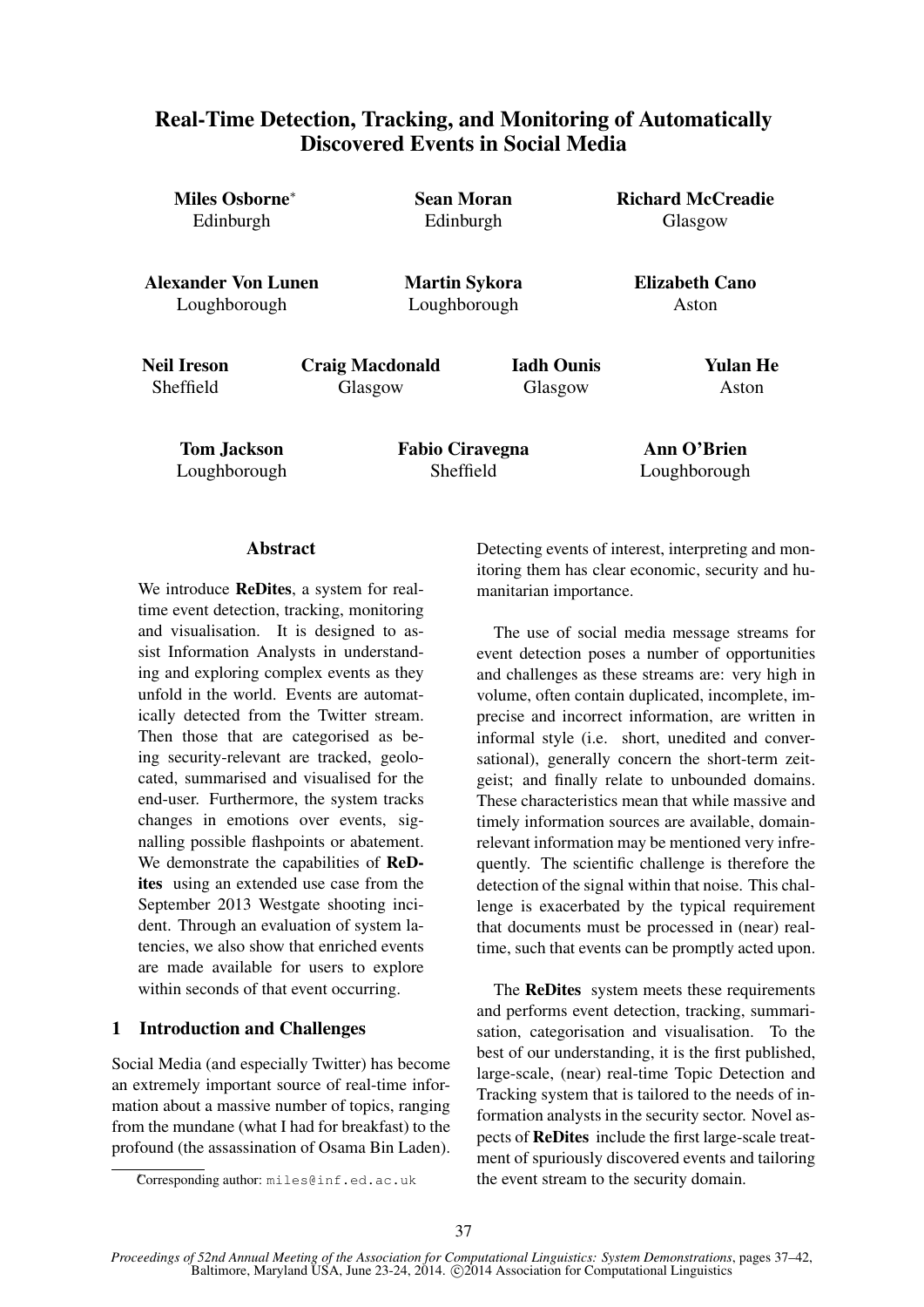

Figure 1: System Diagram

## 2 Related Work

A variety of event exploration systems have previously been proposed within the literature. For instance, *Trend Miner*<sup>1</sup> enables the plotting of term times series, drawn from Social Media (Preotiuc-Pietro and Cohn, 2013). It has a summarisation component and is also multilingual. In contrast, our system is focussed instead upon documents (Tweets) and is more strongly driven by realtime considerations. The *Social Sensor* (Aiello et al., 2013) system facilitates the tracking of predefined events using social streams.

In contrast, we track all automatically discovered events we find in the stream. The *Twitcident* (Abel et al., 2012) project deals with userdriven searching through Social Media with respect to crisis management. However, unlike ReDites, these crises are not automatically discovered. The *LRA Crisis Tracker*<sup>2</sup> has a similar purpose as ReDites. However, while LRA uses crowdsourcing, our ReDites system is fully automatic.

#### 3 System Overview and Architecture

Figure 1 gives a high-level system description. The system itself is loosely coupled, with services from different development teams coordinating via a Thrift interface. An important aspect of this decoupled design is that it enables geographically dispersed teams to coordinate with each other. Event processing is comprised of the following main 4 steps:

1) New events are detected. An event is described by the first Tweet that we find discussing it and is defined as something that is captured within a single Tweet (Petrovic et al., 2010).

2) When an event is first discovered it may initially have little information associated with it. Furthermore, events evolve over time. Hence, the second step involves tracking the event – finding new posts relating to it as they appear and maintaining a concise updated summary of them.

3) Not all events are of interest to our intended audience, so we organise them. In particular, we determine whether an event is security-related (or otherwise), geolocate it, and detect how prominent emotions relating to that event evolve.

4) Finally, we visualise the produced stream of summarised, categorised and geolocated events for the analyst(s), enabling them to better make sense of the mass of raw information present within the original Twitter stream.

Section 6 further describes these four steps.

# 4 Data and Statistics

For the deployment of ReDites, we use the Twitter 1% streaming sample. This provides approximately four million Tweets per day, at a rate of about 50 Tweets a second. Table 1 gives some illustrative statistics on a sample of data from September 2013 to give a feel for the rate of data and generated events we produce. Table 2 gives timing information, corresponding with the major components of our system: time to process and time to transfer to the next component, which is usually a service on another machine on the internet. The latency of each step is measured in seconds over a 1000 event sample. 'Transfer' latencies is the time between one step completing and the output arriving at the next step to be processed (Thrift transfer time). Variance is the average deviation from the mean latency over the event sample.

When processing the live stream, we ingest data at an average rate of 50 Tweets per second and detect an event (having geolocated and filtered out non-English or spam Tweets) with a per-Tweet latency of  $0.6\pm0.55$  seconds. Figure 2 gives latencies for the various major components of the system. All processing uses commodity machines.

## 5 The Westgate Shopping Mall Attack

As an illustrative example of a complex recent event, we considered a terrorist attack on the 21st of September, 2013.<sup>3</sup> This event is used to demonstrate how our system can be used to understand it.

<sup>1</sup> http://www.trendminer-project.eu/

<sup>2</sup> http://www.lracrisistracker.com/

<sup>&</sup>lt;sup>3</sup>https://en.wikipedia.org/wiki/Westgate\_shopping\_mall\_shooting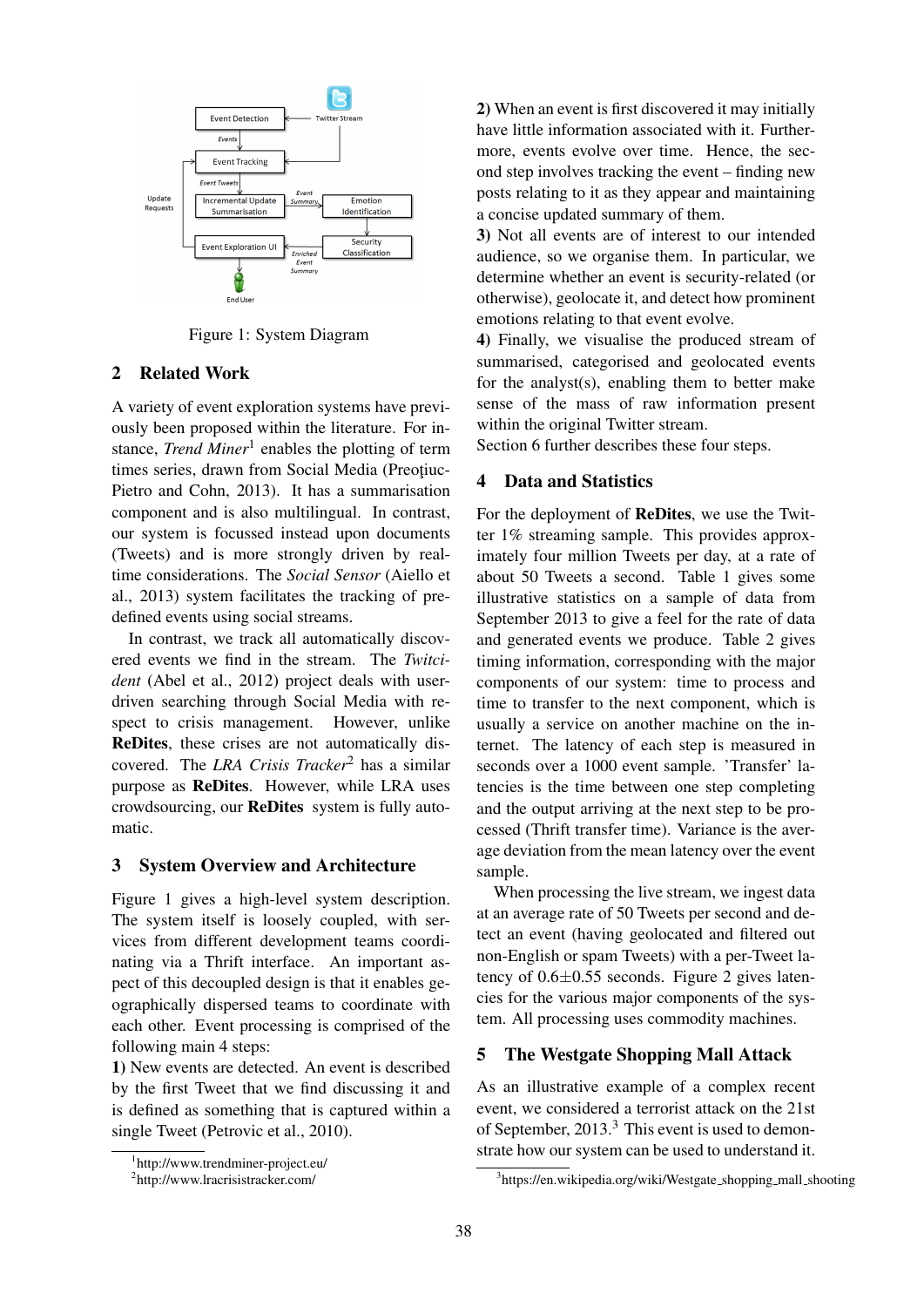| Measure         | Event Detection | Tracking and Summ |         | <b>Emotion Ident</b> |                 | <b>Security Class</b> |          |                |
|-----------------|-----------------|-------------------|---------|----------------------|-----------------|-----------------------|----------|----------------|
|                 | Detection       | Transfer          | Ranking | Summ                 | <b>Transfer</b> | Ident                 | Transfer | $\text{Class}$ |
| Latency (sec.)  | 0.6226          | 0.7929            | 2.2892  | 0.0409               | 0.0519          | 0.2881                | 0.1032   | 0.1765         |
| Variance (sec.) | 0.5518          | 0.2987            | 1.3079  | 0.0114               | 0.0264          | 0.1593                | 0.0195   | 0.0610         |

Table 2: Event exploration timing and timing variance (seconds)

| Data                                  | Rate       |
|---------------------------------------|------------|
| <b>Tweets</b>                         | 35 Million |
| Detected events                       | .533k      |
| Categorised (security-related) events | 5795       |

Table 1: Data statistics, 1st September - 30th September 2013

In summary, a shopping Mall in Kenya was attacked from the 21st of September until the 24th of September. This event was covered by traditional newswire, by victims caught up in it as well as by terrorist sympathisers, often in real-time. As we later show, even though we only operate over 1% of the Twitter Stream, we are still able to find many (sub) events connected with this attack. There were 6657 mentions of Westgate in September 2013 in our 1% of sample Tweets.

## 6 Major Components

#### 6.1 Event Detection

Building upon an established Topic Detection and Tracking (TDT) methodology, which assumes that each new event corresponds with seeing some novel document. the event detection component uses a hashing approach that finds novel events<sup>4</sup> in constant time (Petrovic et al., 2010). To make it scale and process thousands of documents each second, it can optionally be distributed over a cluster of machines (via Storm<sup>5</sup>) (McCreadie et al., 2013). The system favours recall over precision and has been shown to have high recall, but a low precision (Petrovic et al., 2013). Given that we are presenting discovered events to a user and we do not want to overload them with false positives, we need to take steps to increase precision (ie present fewer false positives).

We use a *content categoriser* to determine whether a discovered event is worth reporting. Using more than 100k automatically discovered events from the Summer of 2011, we created a training set and manually labelled each Tweet:

was it content bearing (what you might want to read about in traditional newswire) or irrelevant / not useful. With this labelled data, we used a Passive-Aggressive algorithm to build a content classifier. Features were simply unigrams in Tweets. This dramatically improves precision, to 70%, with a drop in recall to 25% (when tested on 73k unseen events, manually labelled by two annotators). We can change the precision-recall boundary as needed by adjusting the associated decision boundary. We do not consider non-English language Tweets in this work and they are filtered out (Lui and Baldwin, 2012).

*Geolocation* is important, as we are particularly interested in events that occur at a specific location. We therefore additionally geolocate any Tweets that were not originally geolocated. To geotag those Tweets that do not have any geo-location information we use the Tweet text and additional Tweet metadata (language, city/state/country name, user description etc), to learn a  $L_1$  penalised least squares regressor (LASSO) to predict the latitude and longitude. The model is learnt on nearly 20 million geolocated Tweets collected from 2010-2014. Experiments on a held-out test dataset show we can localise Tweets to within a mean distance of 433 km of their true location. This performance is based on the prediction of *individual* tweet location and not, as in most previous work, on the location of a user who is represented by a set of tweets. Furthermore we are not restricted to a single, well-defined area (such as London) and we also evaluate over a very large set of unfiltered tweets.

Turning to the Westgate example, the first mention of it in our data was at 10:02 UTC. There were 57 mentions of Westgate in discovered events, of which 42 mentioned Kenya and 44 mentioned Nairobi. The first mention itself in Twitter was at 09:38 UTC. We declared it an event (having seen enough evidence and post-processing it) less than one second later:

Westgate under siege. Armed thugs. Gunshots reported. Called the managers, phones are off/busy. Are cops on the way?

We also captured numerous informative sub-

<sup>&</sup>lt;sup>4</sup>An event is defined as something happening at a given time and place. Operationally, this means something that can be described within a Tweet.

<sup>5</sup> http://storm.incubator.apache.org/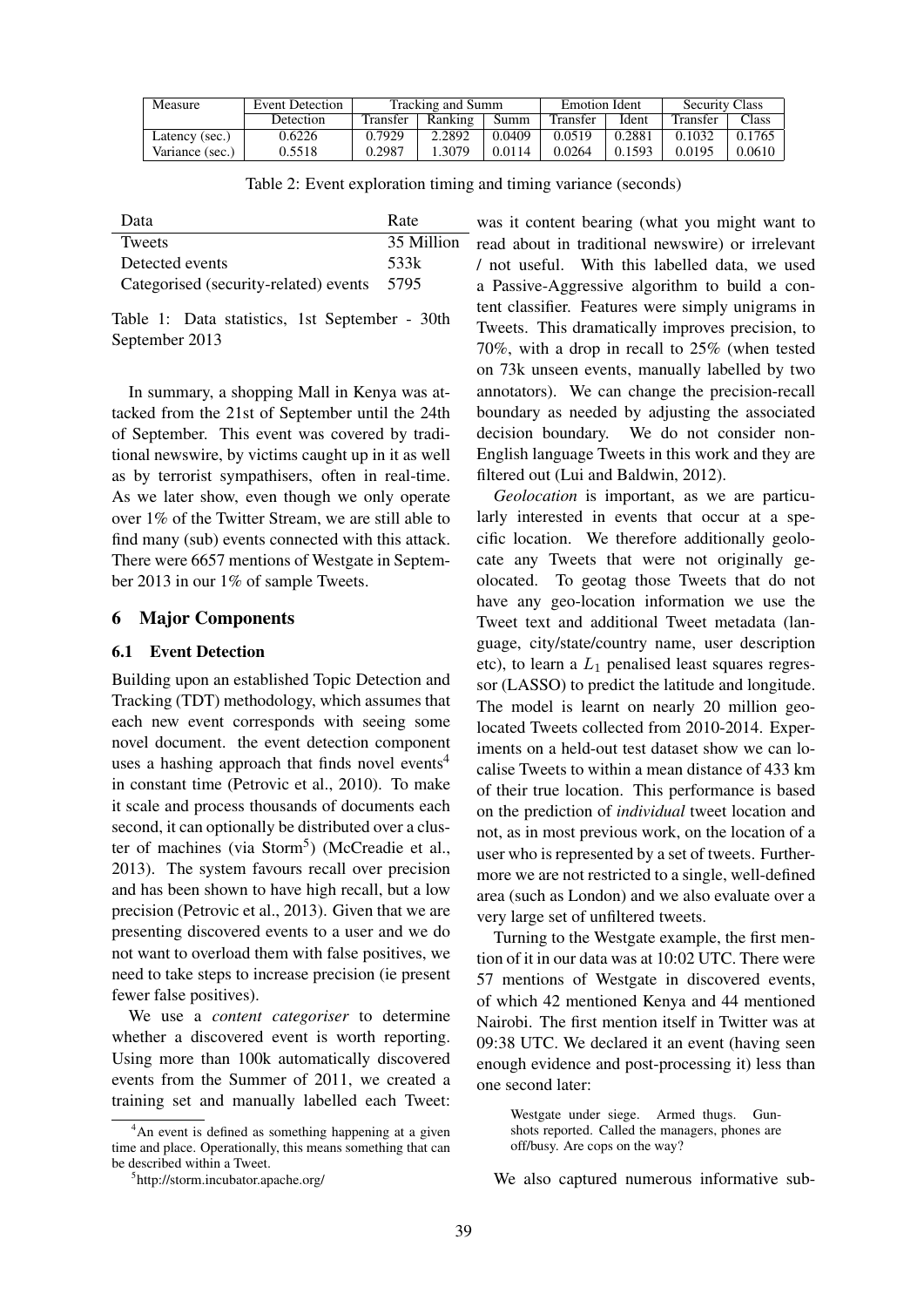events covering different aspects and sides of the central Westgate siege event, four of these are illustrated below:

| <b>Post Time</b> | <b>Tweet</b>                                         |  |  |  |  |  |  |
|------------------|------------------------------------------------------|--|--|--|--|--|--|
| 10:05am          | RT @ItsMainaKageni: My friend Ruhila Adatia          |  |  |  |  |  |  |
|                  | passed away together with her unborn child. Please   |  |  |  |  |  |  |
|                  | keep her family and new husband in your thou         |  |  |  |  |  |  |
| 10:13am          | RT howden africa: Kenya police firing tear gas and   |  |  |  |  |  |  |
|                  | warning shots at Kenyan onlookers. Crowd getting     |  |  |  |  |  |  |
|                  | angry #westgate                                      |  |  |  |  |  |  |
| 10:10am          | RT @BreakingNews: Live video: Local news cov-        |  |  |  |  |  |  |
|                  | erage of explosions, gunfire as smoke billows from   |  |  |  |  |  |  |
|                  | Nairobi, Kenya, mall - @KTNKenya                     |  |  |  |  |  |  |
| 10:10am          | "Purportedly official Twitter account for al-Shabaab |  |  |  |  |  |  |
|                  | Tweeting on the Kenyan massacre HSM_Press            |  |  |  |  |  |  |
|                  | (http://t.co/XnCz9BulGi)                             |  |  |  |  |  |  |

#### 6.2 Tracking and Summarisation

The second component of the event exploration system is *Tracking and Summarisation (TaS)*. The aim of this component is to use the underlying Tweet stream to produce an overview for each event produced by the event detection stage, updating this overview as the event evolves. Tracking events is important when dealing with live, ongoing disasters, since new information can rapidly emerge over time.

TaS takes as input a Tweet representing an event and emits a list of Tweets summarising that event in more detail. TaS is comprised of two distinct sub-components, namely: real-time tracking; and event summarisation. The real-time tracking component maintains a sliding window of Tweets from the underlying Tweet stream. As an event arrives, the most informative terms contained<sup>6</sup> form a search query that is used to retrieve new Tweets about the event. For example, taking the Tweet about the Westgate terrorist attack used in the previous section as input on September 21st 2013 at 10:15am, the real-time tracking subcomponent retrieved the following related Tweets from the Twitter Spritzer  $(1\%)$  steam<sup>7</sup> (only 5/100) are shown):

| ID            | <b>Post Time</b> | <b>Tweet</b>                                                                                                                    | Score |
|---------------|------------------|---------------------------------------------------------------------------------------------------------------------------------|-------|
|               | 10:05am          | Westgate under siege. Armed thugs.<br>Gun-<br>shots reported. Called the managers, phones are<br>off/busy. Are cops on the way? | 123.7 |
| $\mathcal{D}$ | 10:13am          | DO NOT go to Westgate Mall. Gunshots and<br>mayhem, keep away until further notice.                                             | 22.9  |
| 3             | 10:13am          | RT DO NOT go to Westgate Mall. Gunshots<br>and mayhem, keep away until further notice.                                          | 22.9  |
| 4             | 10:10am          | Good people please avoid Westgate Mall. @Po-<br>liceKE @IGkimaiyo please act ASAP, reports<br>of armed attack at #WestgateMall  | 22.2  |
|               | 10:07am          | RT @steve_enzo: @kirimiachieng these thugs<br>won't let us be                                                                   | 11.5  |

<sup>&</sup>lt;sup>6</sup>Nouns, adjectives, verbs and cardinal numbers 7 https://dev.twitter.com/docs/streamingapis/streams/public

The second TaS sub-component is event summarisation. This sub-component takes as input the Tweet ranking produced above and performs extractive summarisation (Nenkova and McKeown, 2012) upon it, i.e. it selects a subset of the ranked Tweets to form a summary of the event. The goals of event summarisation are two-fold. First, to remove any Tweets from the above ranking that are not relevant to the event (e.g. Tweet 5 in the example above). Indeed when an event is first detected, there may be few relevant Tweets yet posted. The second goal is to remove redundancy from within the selected Tweets, such as Tweets 2 and 3 in the above example, thereby focussing the produced summary on novelty. To tackle the first of these goals, we leverage the score distribution of Tweets within the ranking to identify those Tweets that are likely background noise. When an event is first detected, few relevant Tweets will be retrieved, hence the mean score over the Tweets is indicative of non-relevant Tweets. Tweets within the ranking whose scores diverge from the mean score in the positive direction are likely to be on-topic. We therefore, make an include/exclude decision for each Tweet  $t$  in the ranking  $R$ :

$$
include(t, R) = \begin{cases} 1 & if & score(t) - SD(R) > 0 \\ and & |SD(R) - score(t)| > \\ & \theta \cdot \frac{1}{|R|} \sum_{t' \in R} |SD(R) - score(t')| \\ 0 & otherwise \end{cases}
$$
(1)

where  $SD(R)$  is the standard deviation of scores in  $R$ , score(t) is the retrieval score for Tweet t and  $\theta$  is a threshold parameter that describes the magnitude of the divergence from the mean score that a Tweet must have before it is included within the summary. Then, to tackle the issue of redundancy, we select Tweets in a greedy time-ordered manner (earliest first). A similarity (cosine) threshold between the current Tweet and each Tweet previously selected is used to remove those that are textually similar, resulting in the following extractive summary:

| m<br>1        | <b>Post Time</b><br>10:05am | <b>Tweet</b><br>Westgate under siege. Armed thugs.<br>Gunshots reported. Called the man-<br>agers, phones are off/busy. Are cops<br>on the way? | Score<br>123.7 |
|---------------|-----------------------------|-------------------------------------------------------------------------------------------------------------------------------------------------|----------------|
| $\mathcal{L}$ | 10:13am                     | DO NOT go to Westgate Mall. Gun-<br>shots and mayhem, keep away until<br>further notice                                                         | 22.9           |
| 4             | 10:10am                     | Good people please avoid Westgate<br>Mall. @PoliceKE @IGkimaiyo please<br>act ASAP, reports of armed attack at<br>#WestgateMall                 | 22.2           |

Finally, the TaS component can be used to track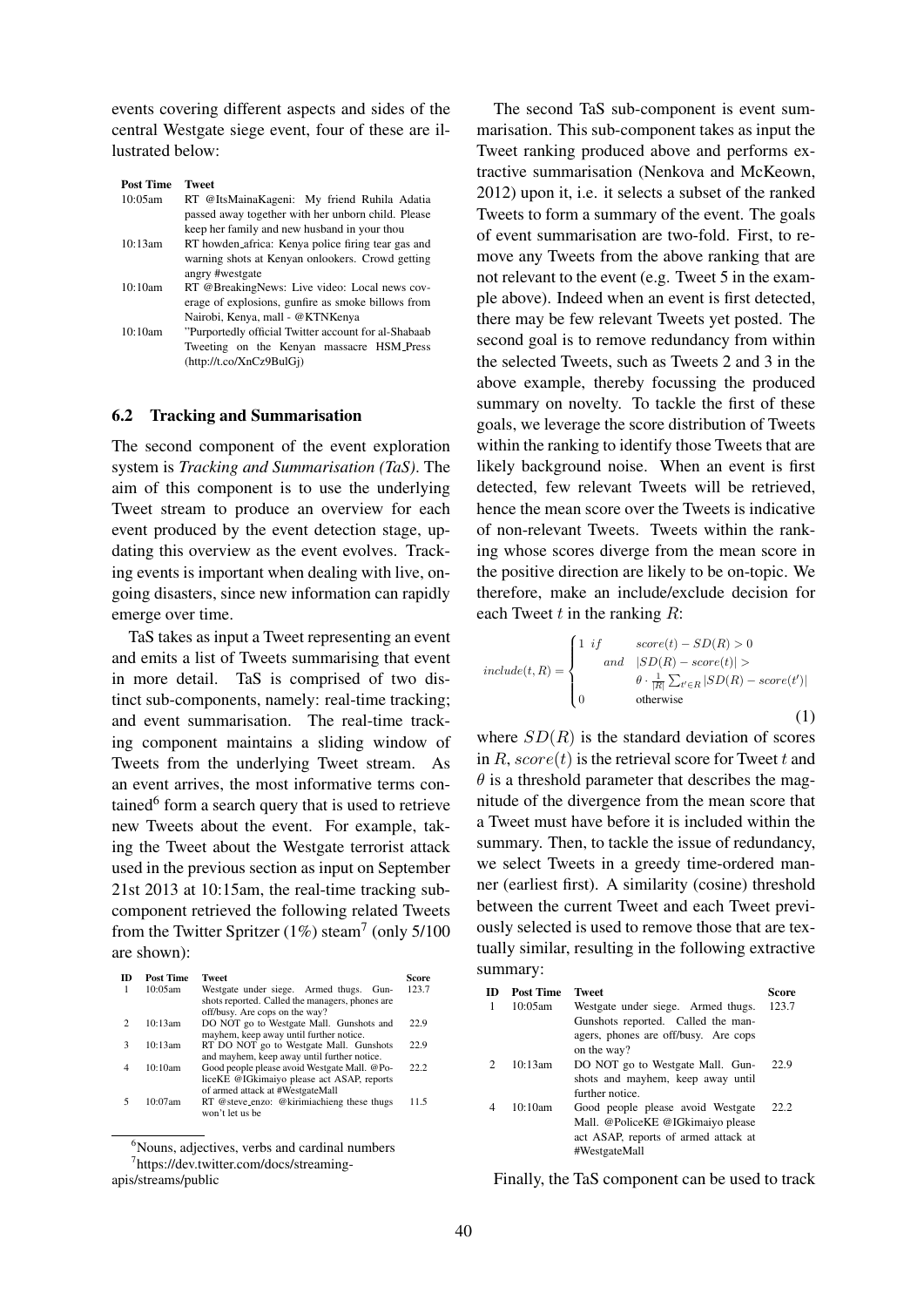events over time. In this case, instead of taking a new event as input from the event detection component, a previously summarised event can be used as a surrogate. For instance, a user might identify an event that they want to track. The real-time search sub-component retrieves new Tweets about the event posted since that event was last summarised. The event summarisation subcomponent then removes non-relevant and redundant Tweets with respect to those contained within the previous summary, producing a new updated summary.

#### 6.3 Organising Discovered Events

The events we discover are not targeted at information analysts. For example, they contain sports updates, business acquisitions as well as those that are genuinely relevant and can bear various opinions and degrees of emotional expression. We therefore take steps to filter and organise them for our intended audience: we predict whether they have a specific security-focus and finally predict an emotional label for events (which can be useful when judging changing viewpoints on events and highlighting extreme emotions that could possibly motivate further incidents).

#### 6.3.1 Security-Related Event Detection

We are particularly interested in security-related events such as violent events, natural disasters, or emergency situations. Given a lack of in-domain labelled data, we resort to a weakly supervised Bayesian modelling approach based on the previously proposed Violence Detection Model (VDM) (Cano et al., 2013) for identifying security events.

In order to differentiate between security and non-security related events, we extract words relating to security events from existing knowledge sources such as DBpedia and incorporate them as priors into the VDM model learning. It should be noted that such a word lexicon only provides initial prior knowledge into the model. The model will automatically discover new words describing security-related events.

We trained the VDM model on a randomly sampled 10,581 Tweets from the TREC Microblog 2011 corpus (McCreadie et al., 2012) and tested the model on 1,759 manually labelled Tweets which consist of roughly the same number of security-related and non-security related Tweets. Our results show that the VDM model achieved 85.8% in F-measure for the identification

of security-related Tweets, which is not far from the F-measure of 90% obtained using the supervised Naive Bayes classifier despite using no labelled data in the model.

Here, we derived word priors from a total of 32,174 documents from DBpedia and extracted 1,612 security-related words and 1,345 non-security-related words based on the measurement of relative word entropy. We then trained the VDM model by setting the topic number to 50 and using 7,613 event Tweets extracted from the Tweets collected during July-August 2011 and September 2013 in addition to 10,581 Tweets from the TREC Microblog 2011 corpus. In the aforementioned Westgate example, we classify 24% of Tweets as security-related out of a total of 7,772 summary Tweets extracted by the TaS component. Some of the security-related Tweets are listed be $low^8$ :

| m | Post Time | <b>Tweet</b>                                          |                    |                                                 |      |    |            |
|---|-----------|-------------------------------------------------------|--------------------|-------------------------------------------------|------|----|------------|
|   | $9:46$ am | Like                                                  | <b>Bin</b>         | Laden                                           | kind | of | explosion? |
|   |           |                                                       | "@The_realBIGmeat: |                                                 |      |    |            |
|   |           |                                                       |                    | There is an explosion at westgate!"             |      |    |            |
|   | 10:08am   | RT @SmritiVidyarthi: DO NOT go to Westgate            |                    |                                                 |      |    |            |
|   |           | Mall. Gunshots and mayhem, keep away till further no- |                    |                                                 |      |    |            |
|   |           | tice.                                                 |                    |                                                 |      |    |            |
|   | 10:10am   | RT @juliegichuru: Good people please avoid            |                    |                                                 |      |    |            |
|   |           | Westgate. @PoliceKE @IGkimaiyo please act             |                    |                                                 |      |    |            |
|   |           |                                                       |                    | ASAP, reports of armed attack at #WestgateMall. |      |    |            |
|   | 10:13am   | there has bn shooting @ Westgate which is suspected   |                    |                                                 |      |    |            |
|   |           |                                                       |                    | to b of gangsthere is tension rt nw             |      |    |            |

### 6.3.2 Emotion

Security-related events can be fraught, with emotionally charged posts possibly evolving over time, reflecting ongoing changes in underlying events. Eight basic emotions, as identified in the psychology literature (see (Sykora et al., 2013a) for a detailed review of this literature) are covered, specifically; anger, confusion, disgust, fear, happiness, sadness, shame and surprise. Extreme values –as well as their evolution– can be useful to an analyst (Sykora et al., 2013b). We detect enotions in Tweets and support faceted browing. The emotion component assigns labels to Tweets representing these emotions. It is based upon a manually constructed ontology, which captures the relationships between these emotions and terms (Sykora et al., 2013a).

We sampled the summarised Tweets of the Westgate attack, starting from the event detection and following the messages over a course of seven days. In the relevant Tweets, we detected that

<sup>&</sup>lt;sup>8</sup>Note some Tweets happen on following days.